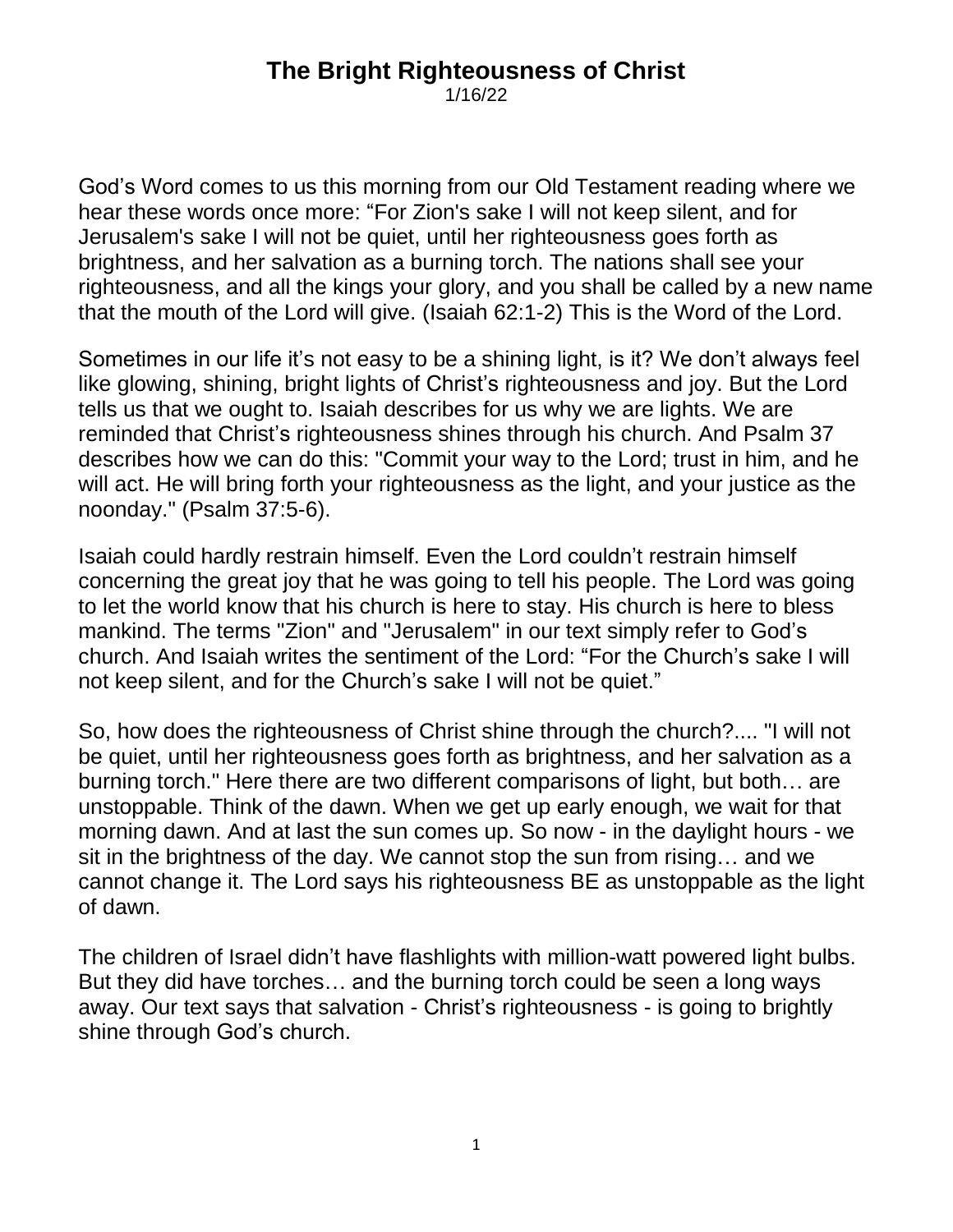And there's even more. The Lord says to them and to us today: "You shall be a crown of beauty in the hand of the Lord, and a royal diadem in the hand of your God." God himself would hold on to his church. God would - and does - treat his church with loving respect and honor as a crown and a diadem.

Now, a crown and a diadem that sit on the head of a king are both the same things. In splendor and glory as the crown… God's people would - in a sense - be on top of the world. When a king - or anyone wearing a crown - walks into a room, that person is noticed. God's people, then… are also to be noticed…."The nations shall see your righteousness, and all the kings your glory."

Beloved... there are many - in our country, our neighborhoods… even in our lives that sit in darkness and feel comfortable there. They don't care… they don't care to look to the true light of the world. They would rather look to light in this world… the accumulation of wealth and possessions. By God's grace … and purely and simply out of God's grace… he has made us HIS burning torches… his royal crown. That any believe… that we believe, friends… is a divine miracle.

St Paul writes, "For God - who said, 'Let light shine out of darkness," - has shone in our hearts… to give the light of the knowledge of the glory of God in the face of Jesus Christ." (2 Corinthians 4:6). God - who created the heaven and the earth made his light shine in our hearts. That too, brothers and sisters… is Epiphany: the appearing of the light of God in our hearts…and then… the appearing of the light of God… in our lives.

As this world sits in darkness, many are content to put their feet up, relax and take care of themselves… and no one else. It is all the more important that you and I as believers… as God's light… show our love and concern for others. What would happen if this world only had all selfish people? What if everybody only took care of themselves and didn't care about their neighbor or their friends… or even their family?

Today, it is only because of believers… that there is some shining light in this sindarkened world… and we, friends… are only a single step away from the unbeliever… but by God's grace. Everyone is born into this world in the same condition:... as enemies of God. In John' gospel he writes: "… this is the judgment: the light has come into the world, and people loved the darkness rather than the light… because their works… were evil." (John 3:19).

That is the challenge of the church. The Church is surrounded by the evil deeds of mankind. Many times our deeds are evil… and our thoughts are not so good… and our actions are wicked. The Lord has given us his light to know the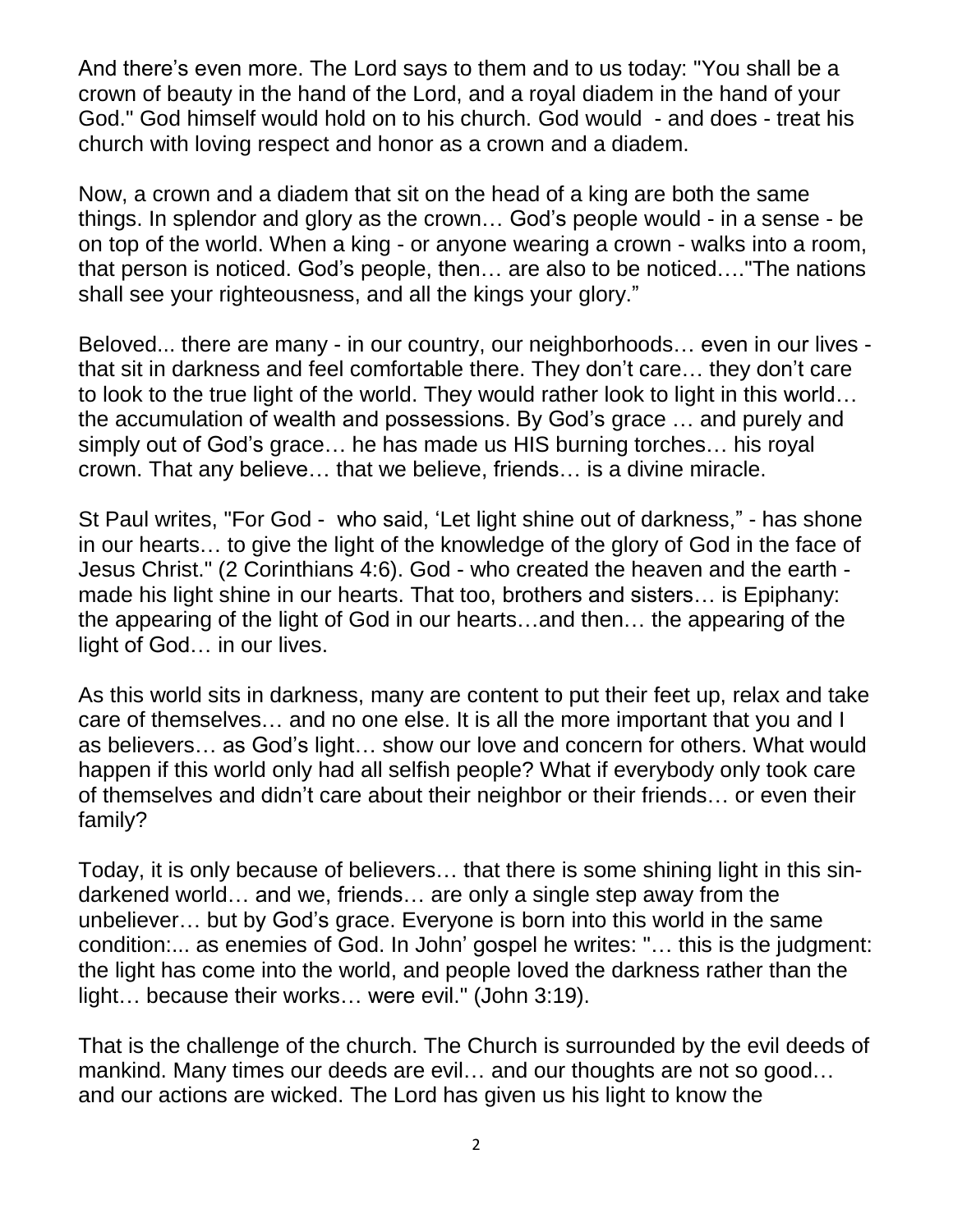difference… the difference between what is right and what is wrong. Only by grace can we walk in the path that is right.

What do people recognize you as, beloved? How do they see you in this life? First of all, by your name and they know you by that name. Second, they know you by your occupation or they know you by your family… how well they were raised or how well they weren't raised. Maybe they know you by other associations. Hopefully, always, continually… they see you as the light of Christ. As Christ's righteousness shines in you and then through you… people around will see - in you - the reason for your living::… the fact… that Christ lived and died and rose again.

The world is not to praise your deeds, nor praise your good life… but praise your Father. What a blessing to have others say of you - whether you hear it or not that they know who you are… and whose you are… because of your Christian faith. Christ's righteousness shines through His church through you, because you are a splendid royal crown held fast in the hand of God. And so you are united with Christ in a joyful and blessed marriage.

Isaiah continues: "… you shall be called by a new name that the mouth of the Lord will give." The people knew a lot about new names. Abram was changed to Abraham, the father of many nations. Jacob was changed to Israel, and his twelve sons are still known as the twelve tribes of Israel. The list goes on.

Isaiah says the new name is going to be important. God describes this new name: "You shall no more be termed Forsaken, and your land shall no more be termed Desolate." Probably at this time the Israelites were not thinking the Promised Land was going to be forsaken or desolate. It was the land that God had promised to them… a land flowing with milk and honey. But we also know - because of their repeated disobedience and their rejection of God - God rejected them. Time after time, they were defeated by their enemies and dragged out of the Promised Land. The land was forsaken and desolate. Jerusalem was torn down and the temple was destroyed.

And so God declares new names: " … but you shall be called My Delight Is in Her, and your land Married." The nation is not going to be an orphan. It is not going to be by itself. It is not going to be desolate on this earth. Rather… it is going to be part of the Lord.

"as a young man marries a young woman, so shall your sons marry you, and as the bridegroom rejoices over the bride, so shall your God rejoice over you." God… will rejoice… over you. The Lord is going to rejoice over these people who time and again he had to chasten and punish with his severe, righteous rod of wrath.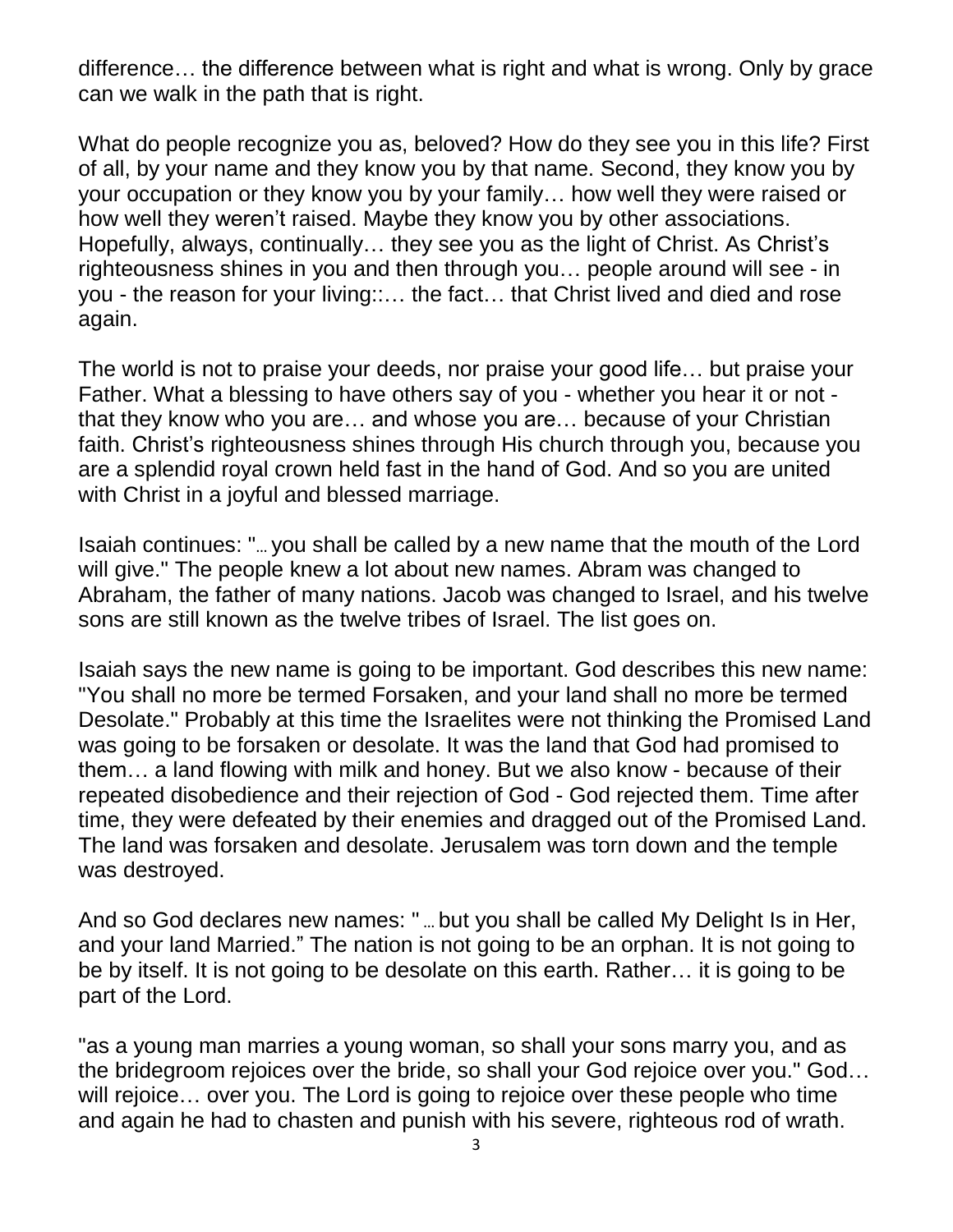They would become slaves and foreigners in alien lands. But still… the Lord would rejoice over them and their repentance. The Lord would rejoice over them and their faithfulness. The Lord would continue to rejoice over them… His creation.

This is our God, brothers and sisters… who gave himself up for us. He is not an avenging Allah. He is not Buddha or some other false god that demands perfection and doesn't give his followers anything except demands and orders. This is the Lord God who loves us with a perfect love… more perfect than a husband can ever love his wife… more perfect than a wife can ever love her husband… more perfect than we can love our children… more perfect than our children would love us… more perfect than we would love one another.

Citing Hosea, Paul writes in Romans: "Those who were not my people I will call 'my people,' and her who was not beloved… I will call 'beloved.'" (Romans 9:25). Our sins separate us from God… but God takes away that barrier of sin and makes us his loved ones. God paid the price for our sins, and calls us his people.

How is Christ's righteousness going to shine through SJN? As Isaiah says, "with rejoicing and joy in our life." There are enough "sad sacks" in this world to go around. There are enough fear mongers who try to scare people. It's not that we live unconcerned in this life. But we can live with confidence… because we have the surety of salvation. We know exactly what the future is for each and every one of us. This faith knowledge brings great joy in our life.

But there are things that try to distract us on our way… things that cause concern and distress… just watch, listen or read the news… it is filled to the brim with distractions and horrors… but heaven… heaven… is our home. God is our Bridegroom. The church is his bride. We can celebrate every day at the feast of the wedding of the Lamb… at the marriage of Christ and his church.

John writes in Revelation: "Let us rejoice and exult and give him the glory, for the marriage of the Lamb has come, and his Bride has made herself ready" (Revelation 19:7). That is how Christ's righteousness shines through us… as if we were celebrating every day… preparing to go to a wedding. The joy that is there on that day…is our joy… every day.

In this Epiphany season we are reminded of Christ's righteousness. His light shines through his church which is the only place it is going to shine through. Sure we see God's glory in nature… but not Christ's righteousness that saves mankind. The righteousness of Christ only shines through his church. You and I and believers everywhere ARE that church… and we are placed in the crown of glory… in the hand of God.